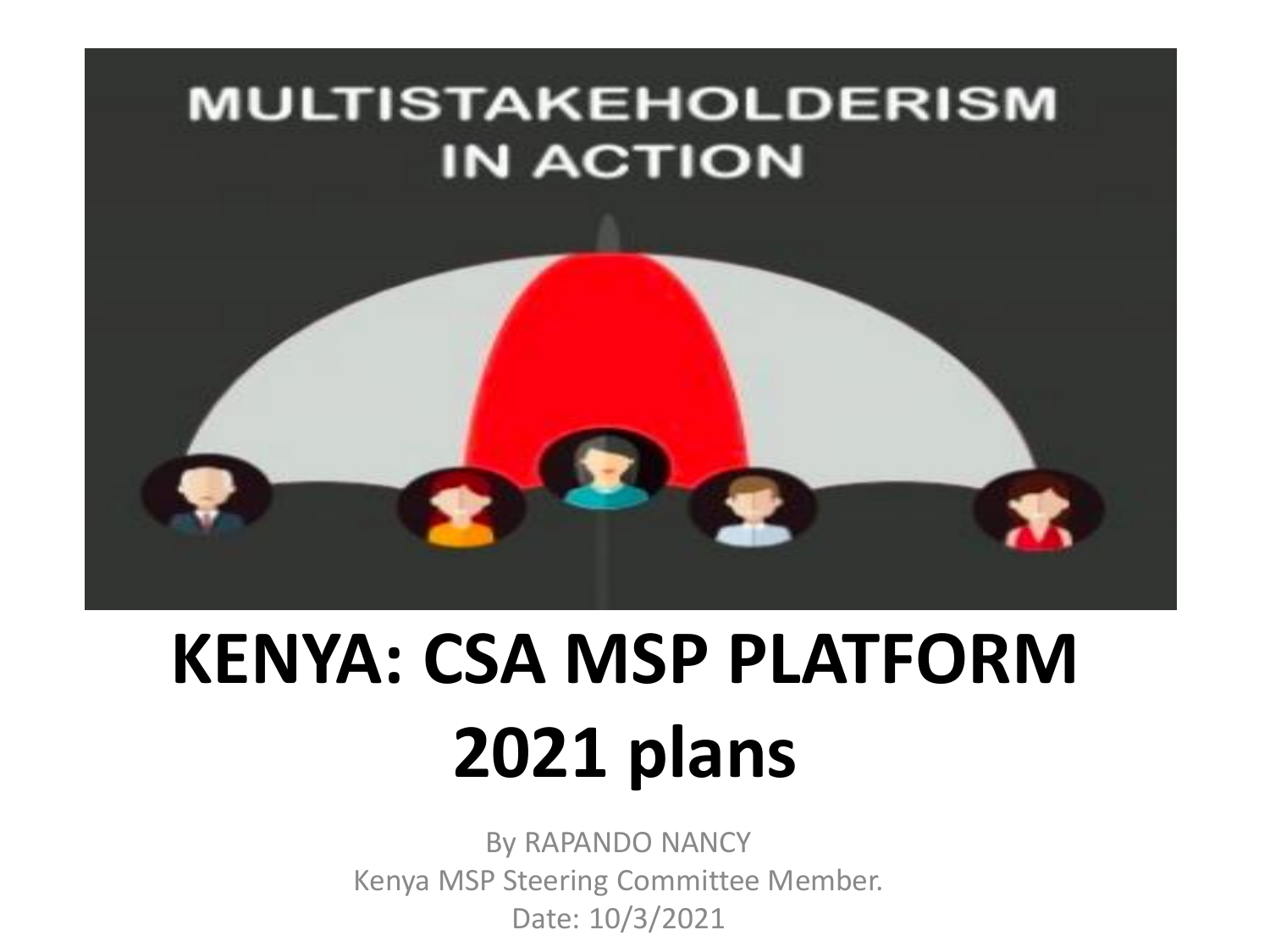#### **INTRODUCTION ON CSA MSP OPERATIONALISATION**

#### **MSP platforms are an avenue for:**

- **Effectively coordinating** actors through joint planning.
- Facilitating participation of diverse actors.
- Cross-leveraging resources including knowledge, expertise and finance.
- Monitoring and evaluation
- Policy implementation through interventions.

Implemented practices influence policy, Informal institutions integrated in policy and practice, lessons learnt shared nationally and globally

**GLOBAL PLATFORMS BASED ON SPECIFIC CLIMATE ACTIONS, UNFCC PROCESSES** 

NATIONAL MSP (Convened by state supported by development actors, draws membership from CSO, private sector, development actors, other government ministries

**SUB NATIONAL MSPs (County based)** 

(Convened by state supported by development actors, draws membership from CSO, private sector, development actors, other government ministries

RURAL COMMUNITY MSPs (farmer groups, traders, CBO as convener, sub county agriculture teams, Sub county environment teams

Global rules flow to grass roots, capacity both financial and technical

Coordination, cross learning, sharing capacity and resources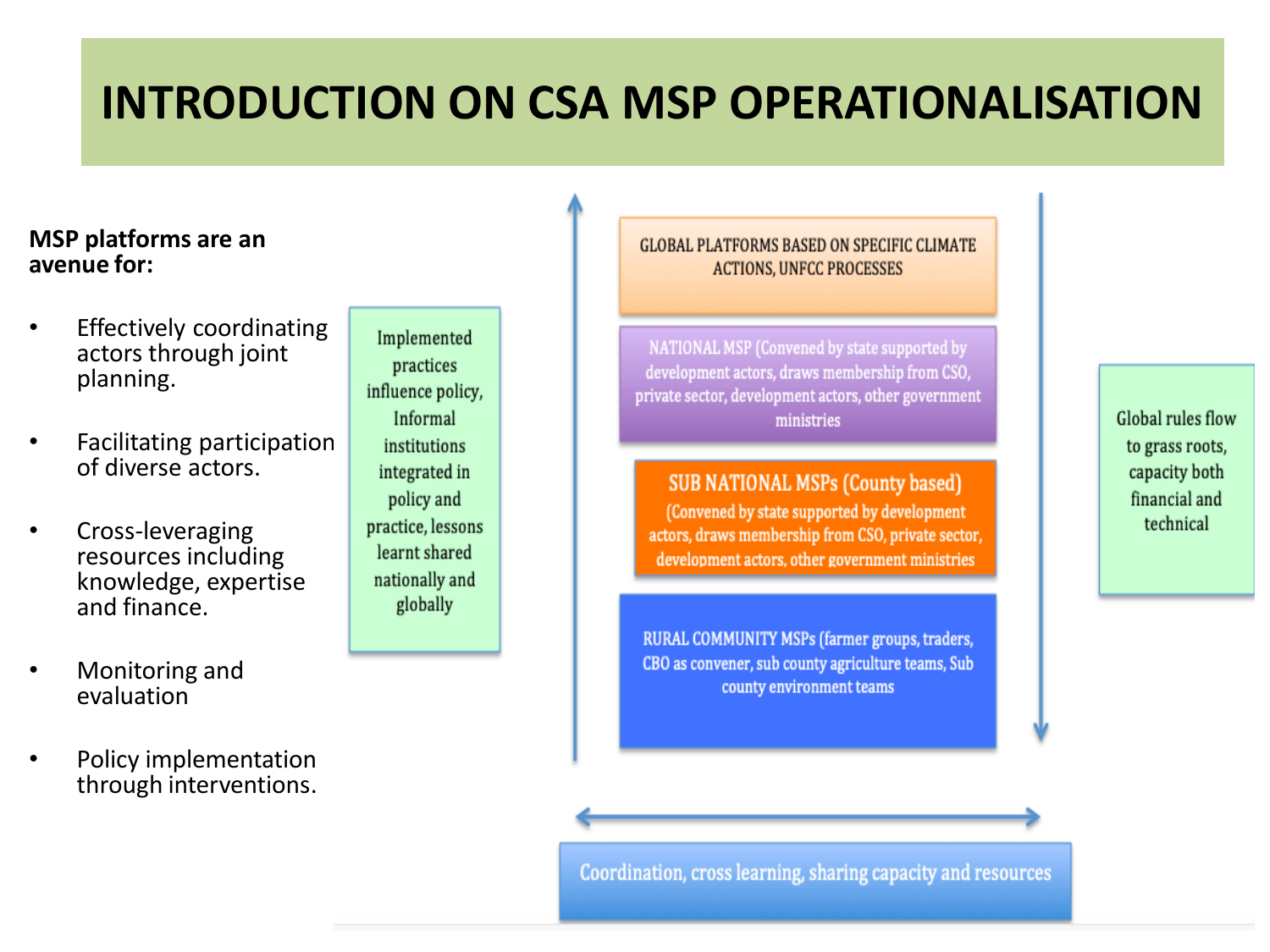### **2021 PLANS**

- Conduct quarterly National MSP plenary sessions aimed at creating increased awareness and commitment towards implementing practices with CSA outcomes(**Biovision and CCAFS support**).
- Conduct monthly steering committee meetings aimed at coordinating the National MSP actions **(CCAFS, Biovision)**.
- Facilitate Thematic Working Groups (TWGs) to undertake the advisory roles.
- Fundraising: Continuously mobilize technical and financial resources required for implementation of identified actions.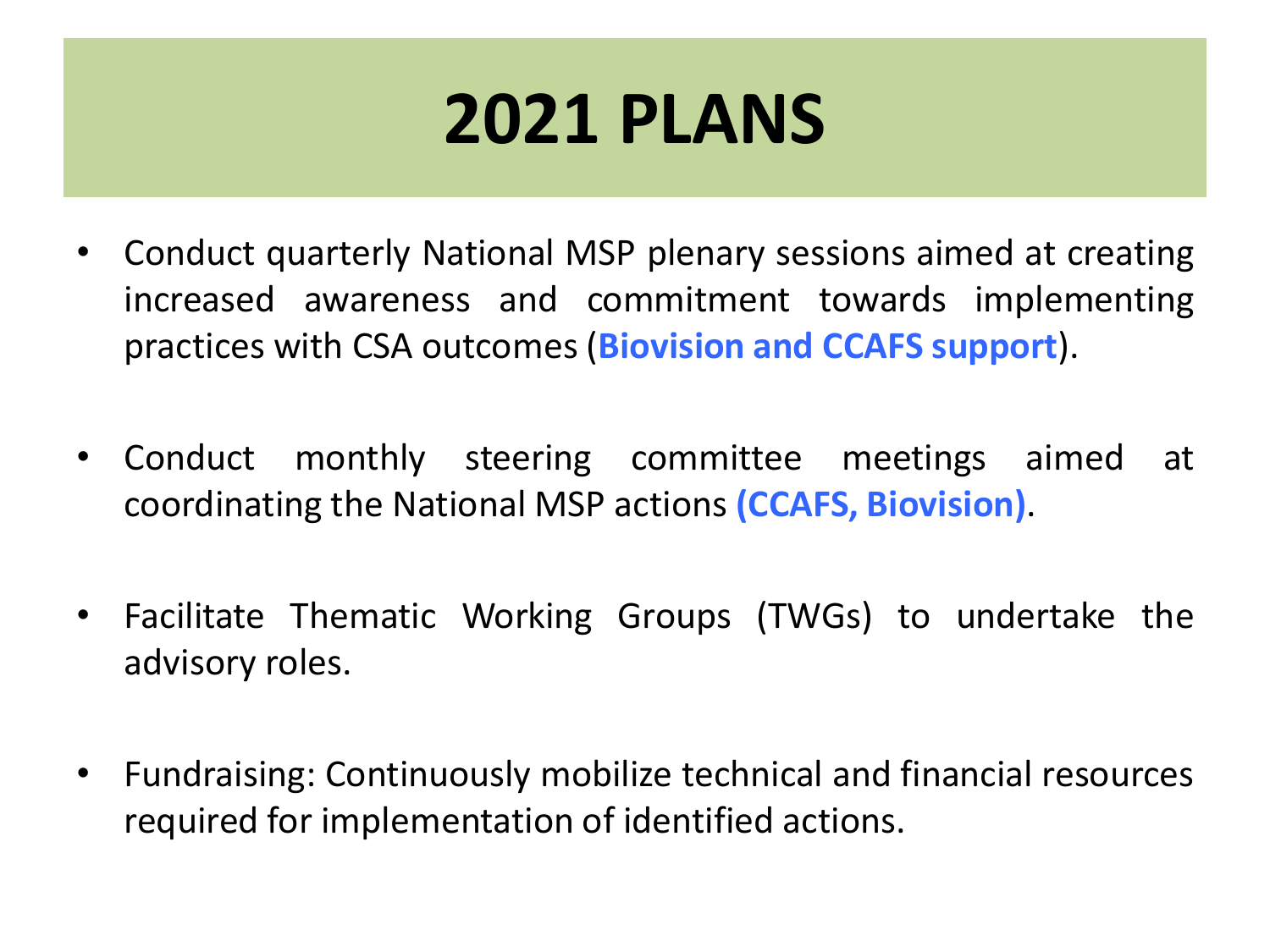#### **TWG 1: PROFILING AND COMMUNICATION OF CSA**

- **Mapping and profiling of CSA actors**: Refocusing on MDAs, business member organisations, academia and research, private sector, youth based organisations and individual members.
- **Facilitate initial county entry processes:** Support county MSP in mapping and profiling of county actors and facilitate capacity building on key CSA themes.
- **Knowledge and information dissemination:** Generate information briefs to guide implementation process
- **Implementation of the communication strategy:** Website microsite management, facilitate interactive information documentation and sharing with various communication channels.
- Supporting partners **(Biovision, SNV, ICAT more partners needed to support)**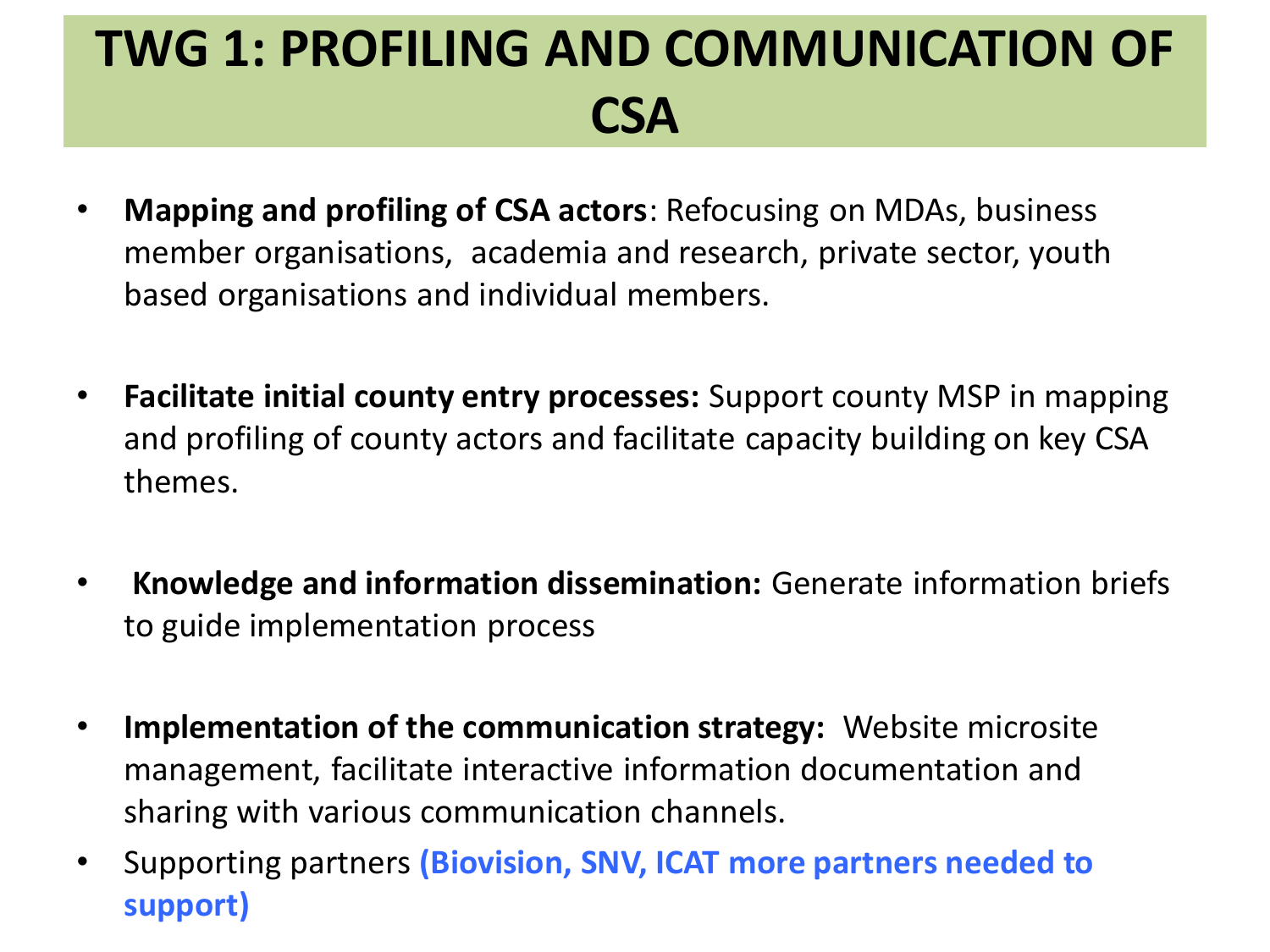#### **TWG 2: MONITORING EVALUATION AND LEARNING**

**Operationalisation of CSA reporting in Kenya:**

- Finalize the M\$E framework (tools, reporting templates, indicators)
- Validation meeting dedicated to M\$E tool review and tool use
- Contract an IT specialist to facilitate development of the online M&E tool **linked to the CSA website.**
- Operationalize the tool as the agriculture sector source of data for reporting on the national MRV+

**Capacity build counties on the use of the CSA reporting tools and support county level reporting.**

**Supporting partners: CIAT/ICAT**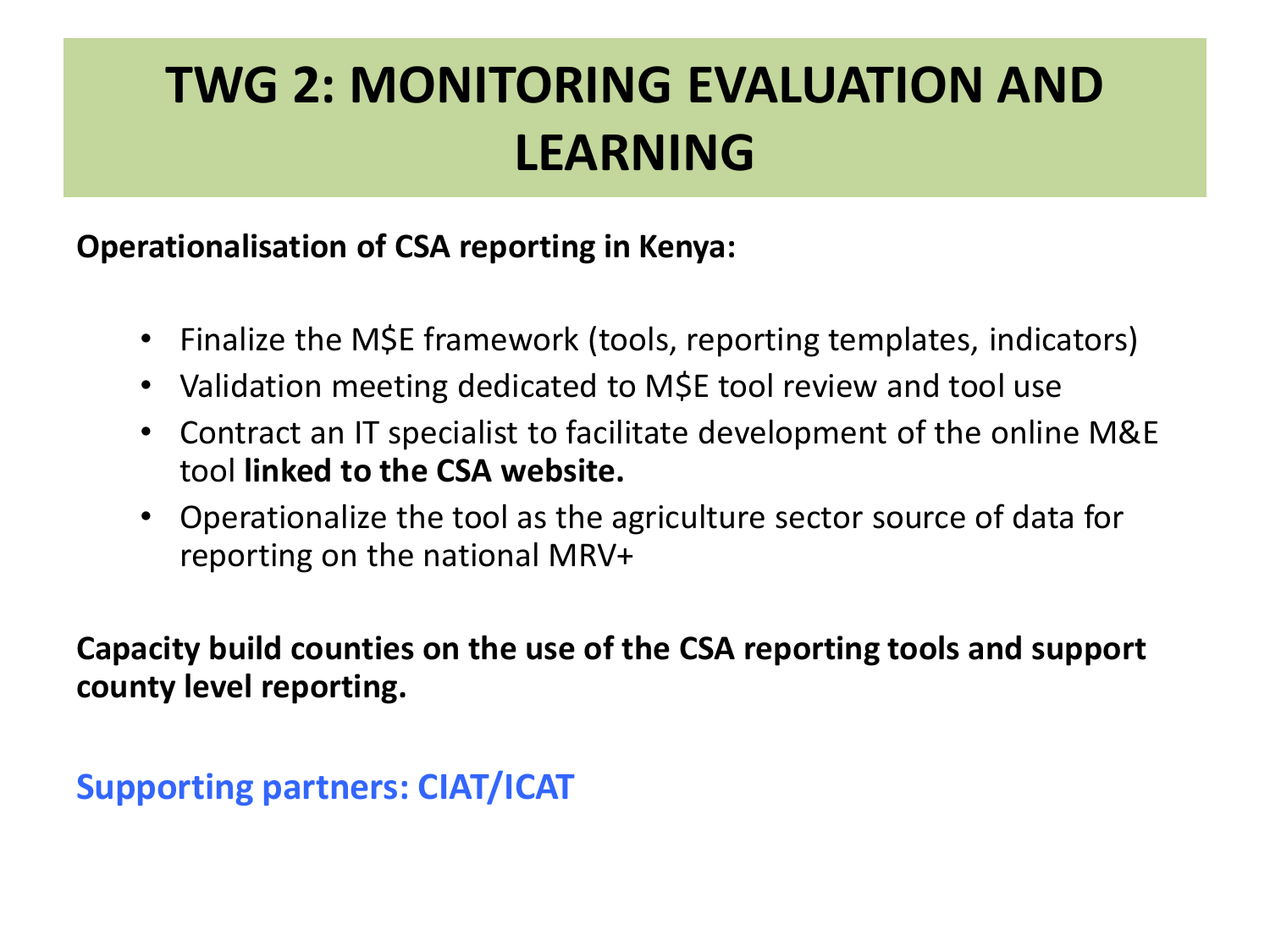## **TWG 3: INVESTMENTS**

#### **Hold investment Round tables;**

- To facilitate match making
- Identify opportunities, gaps and challenges on private investment in CSA.

**Undertake an analysis of CSA investment Landscape in Kenya, Profile existing business cases among actors and facilitate linkages with investors.**

**Supporting partners: On going discussions with ILRI, new program.**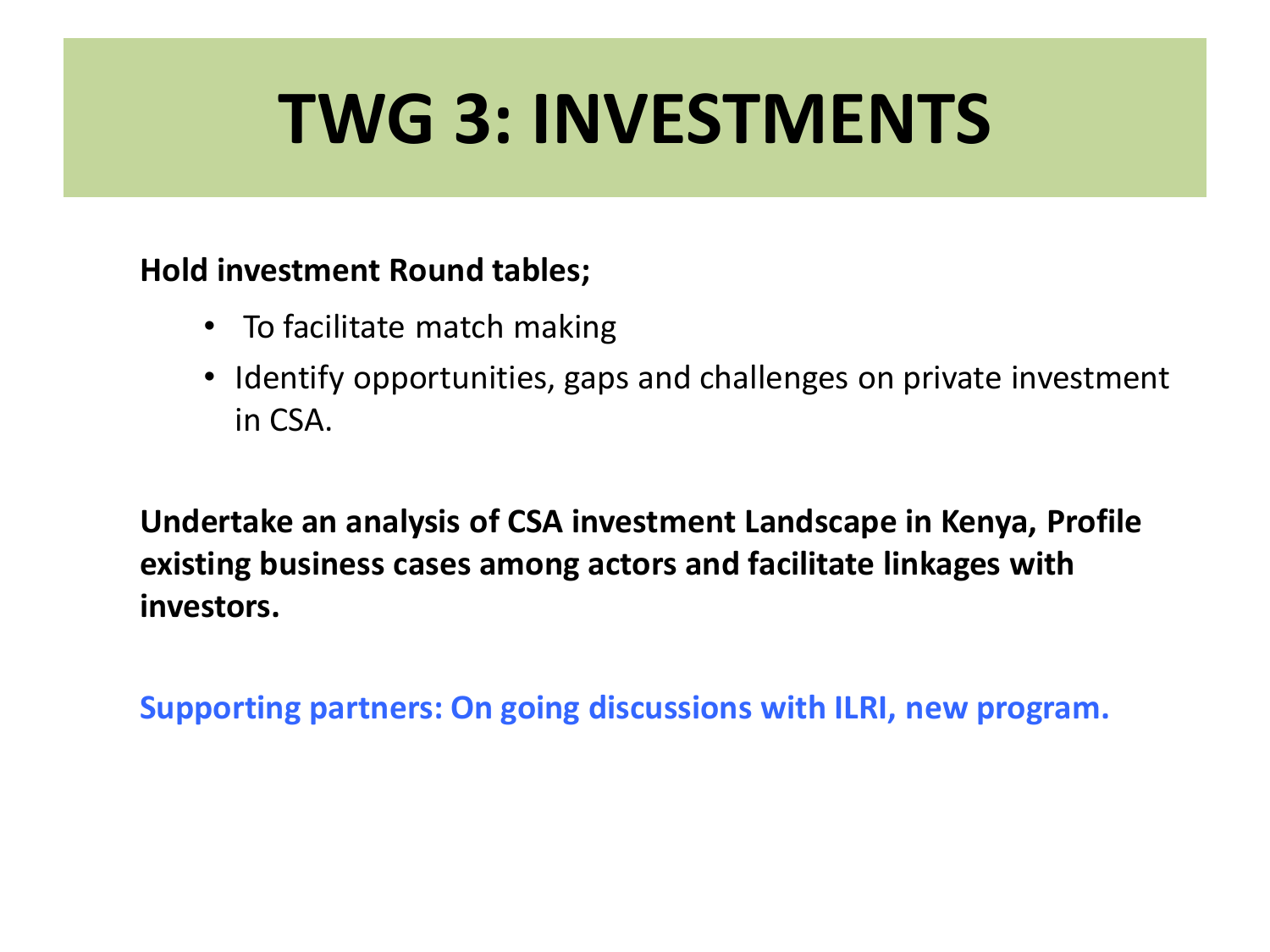# **TWG 4: POLICY AND EVIDENCE**

- Disseminate the policy brief on **CSA o**pportunities and recommendations for County Governments.
- Facilitate dialogue between researchers, practitioners and decision makers to gather evidence and share information on CSA.
- Develop a gender-focused policy brief through soliciting for and incorporating inputs from MSP members.
- Share of CSA evidence via online meetings/ webinars; regular full MSP meetings, focused webinars and other forums

**Potential support: Biovision**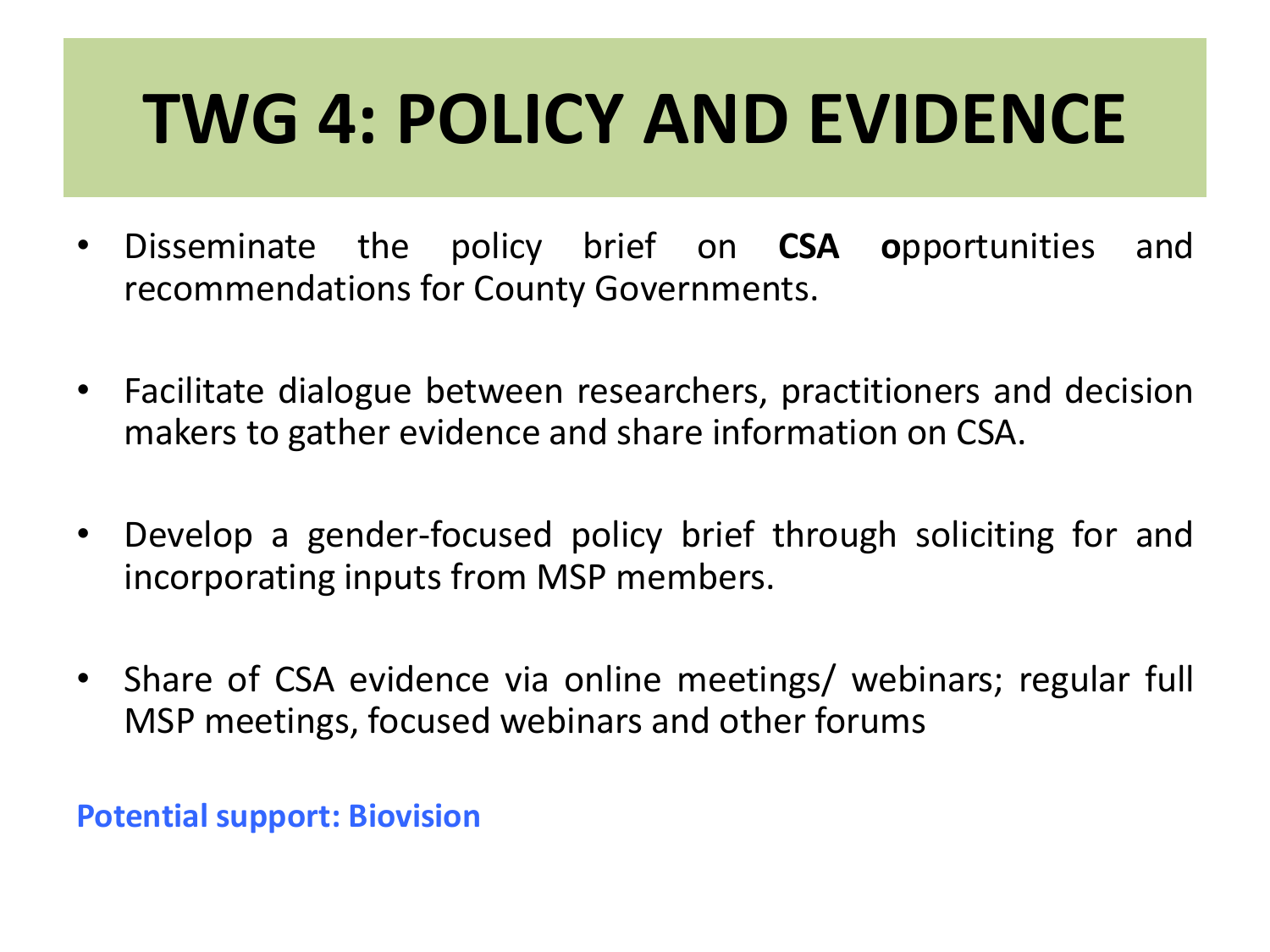## **COUNTY ENGAGEMENT**

- Facilitate establishment of county based MSP.
- Hold capacity building workshops on CSA at county level.
- County profiling , especially to capture county based grass root interventions.
- **Entry already made in Siaya and Busia county supported by Biovision, Pledged support to 12 more counties by ICAT, SNV**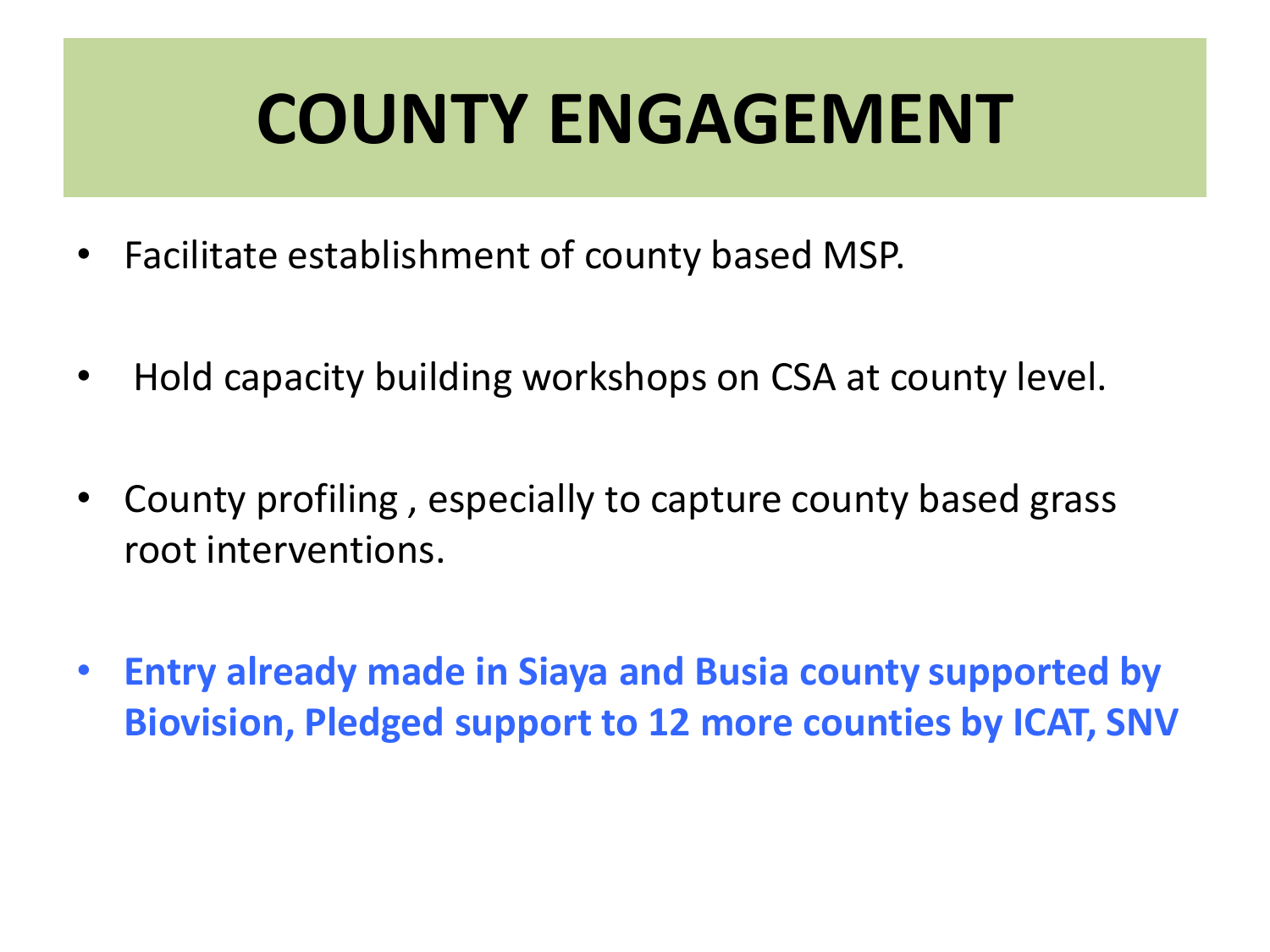# **CALL TO SUPPORT THE MSP**

- **DONATE**
- **PICK AN ACTIVITY TO SUPPORT**
- **OFFER YOUR EXPERTISE AND BE PART OF TWG**
- **ADOPT A COUNTY AND HELP COORDINATE MSP WORK.**

**REACH OUT TO VERONICA NDETU OF CCU OR ANY OTHER STEERING COMMITTEE MEMBER AND PLEDGE YOUR SUPPORT.** 

**REACH OUT TO US AND DROP US A MESSAGE THROUGH THE WEBSITE.**